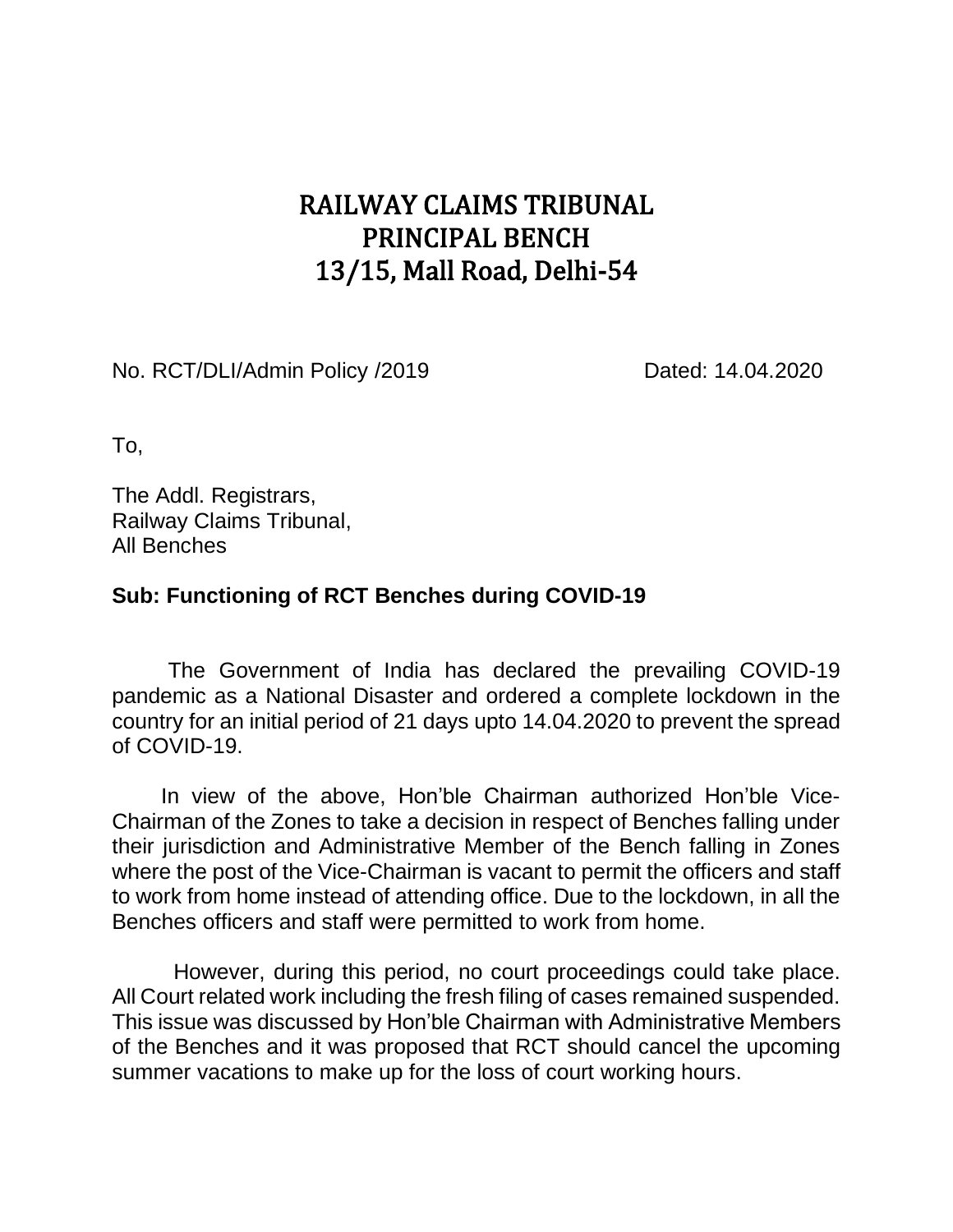In the meantime, the issue of conducting Court proceedings by the Benches through Video Conferencing in view of guidelines issued by Hon'ble Supreme Court vide order dated 06.04.20 in Writ (Civil) 5/2020 was also examined in consultation with the Benches of RCT.

The Hon'ble Prime Minister in his address to the nation on 14.04.2020has announced that the lockdown period has been further extended upto 03.05.2020. In view of the above, Hon'ble Chairman is pleased to pass the following orders:

I. The Vice-Chairman of the Zones in respect of the Benches falling in their Zone and Administrative Member of other Benches i.e. Allahabad, Chandigarh, Gorakhpur, Lucknow and Amravati may again be authorized to issue instructions permitting the officers and staff to work from home instead of attending office for the further period of the lockdown upto 03.05.2020. However, the same shall be subject to the conditions that

*"During the period w.e.f 15.04.2020 to 03.05.2020, all officers/officials of the Railway Claims Tribunal shall work from home and will make themselves available as and when their services are so required by their Branch Incharge. They will not leave the station and will report for duty without any lapse immediately on call."*

II. Since the majority of the Bar Associations of the RCT Benches are not willing to function through video conferencing despite Hon'ble Supreme Court provision in this regard, the Benches are advised that if any request is made by an advocate to the Bench